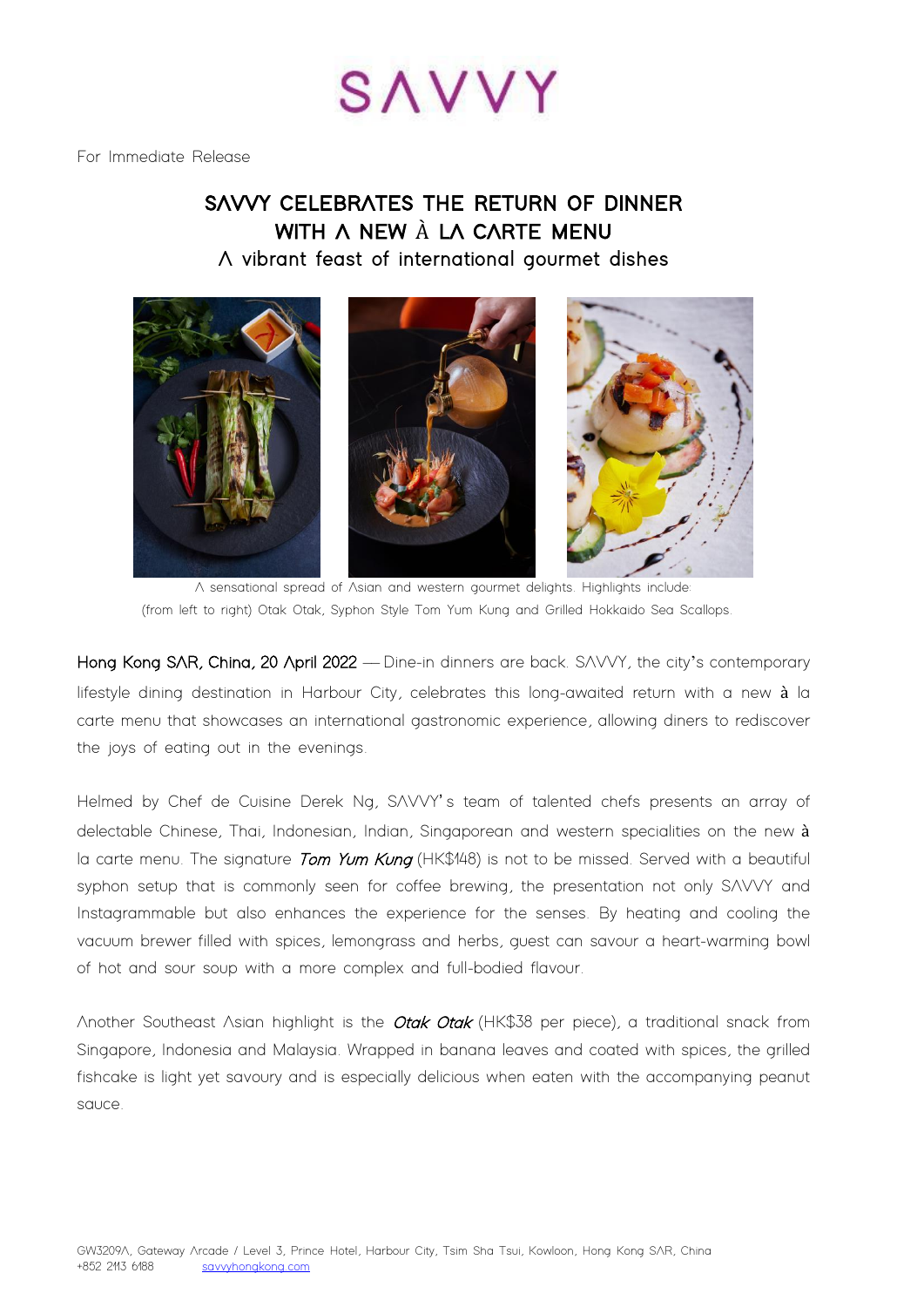## Page 2 of 3



At SAVVY, guests can also enjoy a close-up view of the action behind the open kitchen, where Chef Yadav Sanjay cooks up flavoursome and classic Indian dishes. An all-time favourite is the Indian Lamb Curry (HK\$188). Presented beautifully on a traditional crescent plate, the curry is served with freshly homemade hot buttered naan. Another appetising delicacy is the *Tiger King Prawns* (HK\$140). It's made with a cylindrical clay tandoori oven at the open kitchen and is served with vegetable chaat, mint yoghurt sauce and baked garlic naan.

Other delectable international dishes include Indonesian Potato and Beef Curry (HK\$128) presented in a young coconut and Galangal Fried Chicken (HK\$168) served with colourful and crunchy keropok crackers from Malaysia.



The new menu also features gourmet items from the grill. Grilled Hokkaido Sea Scallops (HK\$288) delicately plated with edible flowers and balsamic vinegar is a delight for the eyes and the palate. Meanwhile, *Australia Wagyu Sirloin Steak (8oz)* (HK\$398), Milk-fed Lamb Chops (HK\$298) and <sup>N</sup>*ü*rnberger Sausage Wheel *½* kg (HK\$188) are must-eats for meat lovers.



Guests can also be wine-SAVVY and match their exquisite dinner with drinks for a perfect night out. Available on Friday and Saturday nights throughout May and June, the SAVVY Mini Wine Market offers complimentary wine tastings for every diner. In addition, the private dining room will be transformed into a popup store featuring a wide selection of wines. Guest can receive insightful tips from wine experts as they enjoy their pours at SAVVY,

or they can purchase exceptionally well-priced bottles to savour at home.

SAVVY accepts payments via AlipayHK, Octopus, Tap & Go and WeChat Pay HK. Reservations can be made via telephone/WhatsApp at +852 2113 6188 and by email at [savvy@marcopolohotels.com.](mailto:savvy@marcopolohotels.com)

To learn more, visit [www.savvyhongkong.com](http://www.savvyhongkong.com/) or connect with SAVVY on Facebook [@SAVVYinhongkong](https://www.facebook.com/SAVVYinhongkong) or Instagram [@savvyhongkong.](https://www.instagram.com/savvyhongkong/)